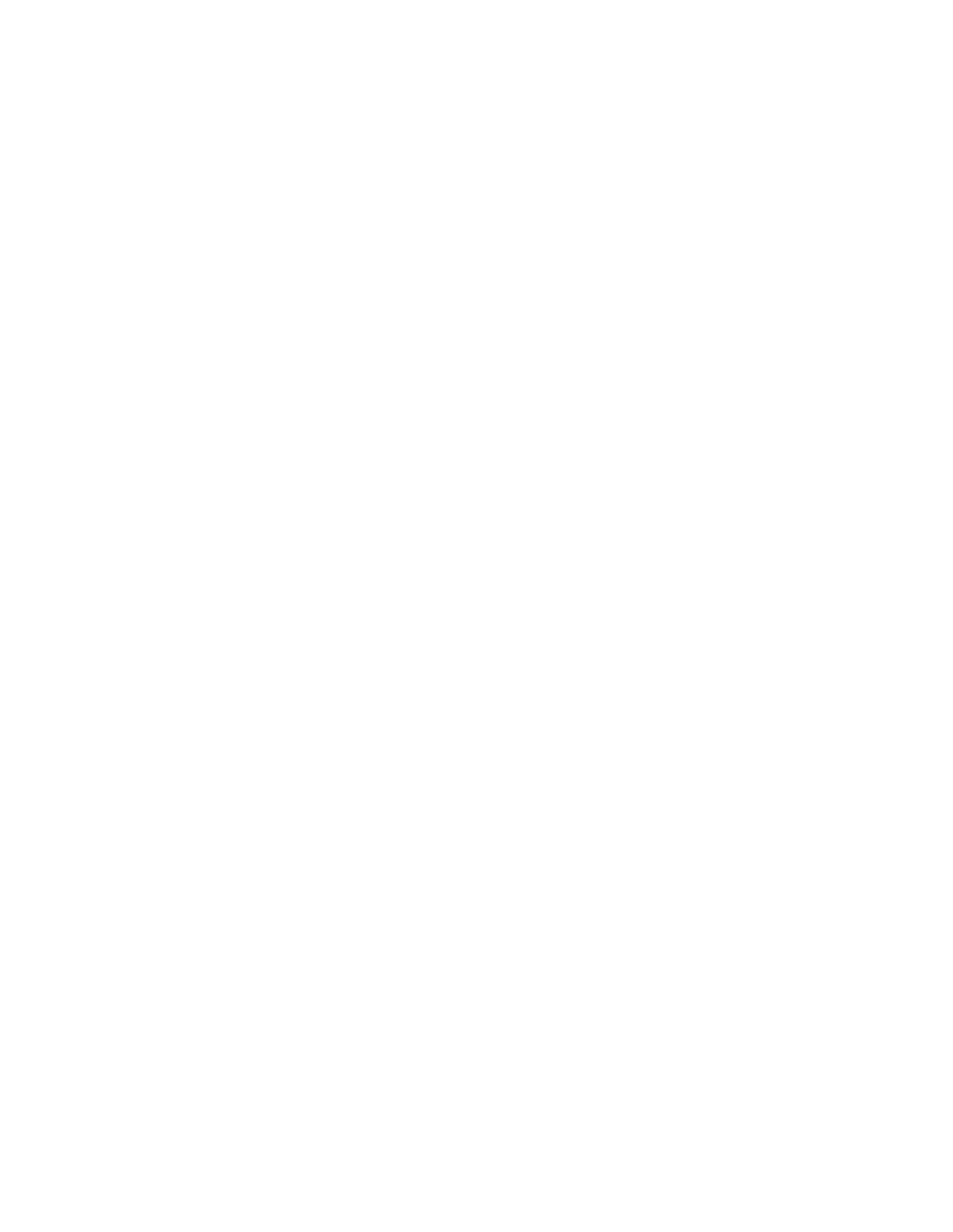Play-By-Play Gallatin Green Wave vs Hamilton Wildcats 03/20/03 9 p.m. at Murfreesboro, Tenn. - Murphy Center

1st PERIOD Play-by-Play (Page 1)

| HOME TEAM: Hamilton Wildcats                                                                              | TIME                             |                    |                         | SCORE MAR VISITORS: Gallatin Green Wave                      |
|-----------------------------------------------------------------------------------------------------------|----------------------------------|--------------------|-------------------------|--------------------------------------------------------------|
| REBOUND (DEF) by Williams, Shawne<br>MISSED 3 PTR by Williams, Shawne<br>REBOUND (OFF) by Watkins, Joseph | 07:34<br>07:34<br>07:22<br>07:22 |                    |                         | MISSED JUMPER by Washington, Tyrell                          |
| MISSED LAYUP by Watkins, Joseph<br>MISSED 3 PTR by Bohannon, Courtney                                     | 07:19<br>07:19<br>07:00<br>06:53 | $0 - 2$            |                         | REBOUND (DEF) by (TEAM)<br>V 2 GOOD! LAYUP by Thon, Dak      |
|                                                                                                           | 06:53<br>06:42                   |                    |                         | REBOUND (DEF) by (TEAM)<br>MISSED LAYUP by Jones, Tony       |
| REBOUND (DEF) by Williams, Shawne<br>FOUL by Watkins, Joseph<br>TURNOVR by Watkins, Joseph                | 06:42<br>06:28<br>06:28<br>06:11 |                    |                         | MISSED 3 PTR by Messinger, Frankie                           |
| REBOUND (DEF) by (TEAM)                                                                                   | 06:11<br>05:54                   |                    |                         | FOUL by Thon, Dak                                            |
| GOOD! FT SHOT by Williams, Shawne<br>GOOD! FT SHOT by Williams, Shawne                                    | 05:54<br>05:54<br>05:42          | $1 - 2$<br>$2 - 2$ | V <sub>1</sub><br>T 1   | FOUL by Thon, Dak                                            |
| MISSED JUMPER by Jones, Antonio                                                                           | 05:42<br>05:18<br>05:18          |                    |                         | TURNOVR by Thon, Dak<br>BLOCK by Jones, Tony                 |
| FOUL by Jones, Antonio                                                                                    | 05:17<br>05:17                   |                    |                         | REBOUND (DEF) by Williams, Jacques                           |
| STEAL by Richmond, Dustin                                                                                 | 05:06<br>05:05<br>05:02          |                    |                         | TURNOVR by Messinger, Frankie<br>FOUL by Washington, Tyrell  |
| GOOD! FT SHOT by Williams, Jeremy<br>GOOD! FT SHOT by Williams, Jeremy                                    | 05:02<br>05:02<br>04:58          | $3 - 2$<br>$4 - 2$ | $H_1$<br>H <sub>2</sub> | TURNOVR by Jones, Tony                                       |
| STEAL by Richmond, Dustin<br>MISSED JUMPER by Richmond, Dustin<br>REBOUND (OFF) by Williams, Jeremy       | 04:57<br>04:54<br>04:54          |                    |                         |                                                              |
| MISSED LAYUP by Watkins, Joseph                                                                           | 04:52<br>04:45<br>04:45          |                    |                         | FOUL by Washington, Tyrell<br>REBOUND (DEF) by Tut, Peter    |
| STEAL by Williams, Shawne<br>GOOD! DUNK by Williams, Shawne                                               | 04:22<br>04:20<br>04:18          | $6 - 2$            | H 4                     | TURNOVR by Williams, Jacques                                 |
| REBOUND (DEF) by Williams, Jeremy                                                                         | 04:17<br>04:01<br>04:01          |                    |                         | TIMEOUT 30sec<br>MISSED JUMPER by Tut, Peter                 |
| GOOD! 3 PTR by Williams, Shawne<br>ASSIST by Bohannon, Courtney<br>FOUL by Bohannon, Courtney             | 03:52<br>03:52<br>03:41<br>03:26 | $9 - 2$            | H 7                     | MISSED LAYUP by Williams, Jacques                            |
| BLOCK by Williams, Jeremy<br>REBOUND (DEF) by Williams, Jeremy<br>MISSED 3 PTR by Williams, Shawne        | 03:26<br>03:24<br>03:17          |                    |                         |                                                              |
| FOUL by Watkins, Joseph                                                                                   | 03:17<br>03:08<br>03:02          |                    |                         | REBOUND (DEF) by Tut, Peter<br>TURNOVR by Washington, Tyrell |
| STEAL by Hagler, Paul<br>MISSED DUNK by Bohannon, Courtney                                                | 03:00<br>02:58<br>02:58          |                    |                         | REBOUND (DEF) by (TEAM)                                      |
| STEAL by Williams, Jeremy<br>GOOD! DUNK by Bohannon, Courtney                                             | 02:36<br>02:35<br>02:34          | 11-2               | H 9                     | TURNOVR by Washington, Tyrell                                |
| STEAL by Richmond, Dustin                                                                                 | 02:29<br>02:21<br>02:20          |                    |                         | TIMEOUT TEAM<br>TURNOVR by Washington, Tyrell                |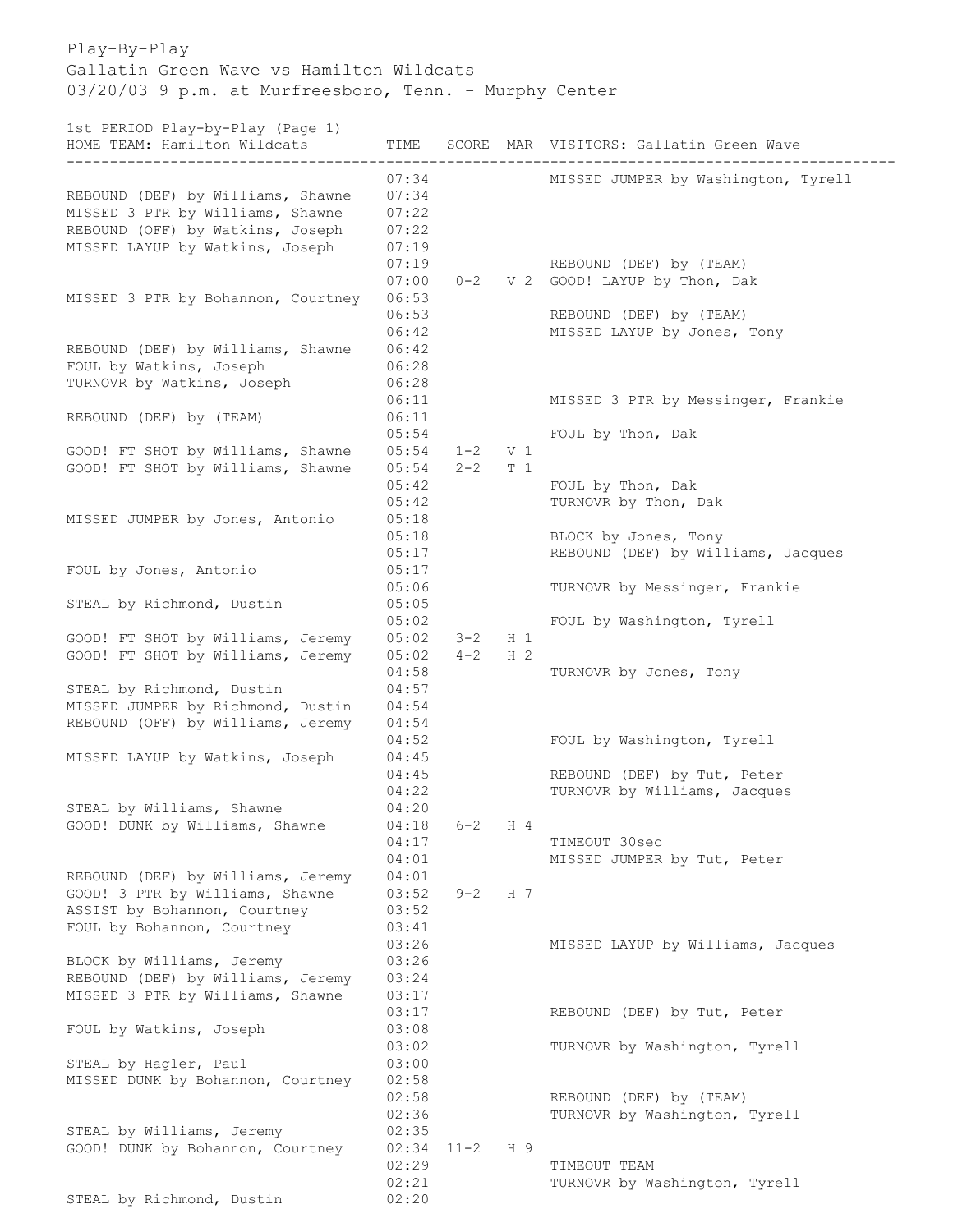|                                    | 02:16 |                   |      | FOUL by Williams, Jacques           |
|------------------------------------|-------|-------------------|------|-------------------------------------|
| GOOD! FT SHOT by Williams, Jeremy  |       | $02:06$ 12-2 H 10 |      |                                     |
| MISSED FT SHOT by Williams, Jeremy | 02:06 |                   |      |                                     |
|                                    | 02:06 |                   |      | REBOUND (DEF) by Williams, Jacques  |
| FOUL by Williams, Jeremy           | 01:51 |                   |      |                                     |
|                                    | 01:32 |                   |      | TURNOVR by Messinger, Frankie       |
| STEAL by Bohannon, Courtney        | 01:31 |                   |      |                                     |
| MISSED JUMPER by Richmond, Dustin  | 01:21 |                   |      |                                     |
|                                    | 01:21 |                   |      | REBOUND (DEF) by Thon, Dak          |
|                                    | 01:10 | $12 - 4$          | H 8  | GOOD! JUMPER by Messinger, Frankie  |
| GOOD! LAYUP by Hagler, Paul        | 00:49 | $14 - 4$          | H 10 |                                     |
|                                    | 00:23 |                   |      | MISSED LAYUP by Thon, Dak           |
|                                    | 00:23 |                   |      | REBOUND (OFF) by Messinger, Frankie |
|                                    | 00:19 |                   |      | MISSED 3 PTR by Washington, Tyrell  |
| REBOUND (DEF) by Williams, Shawne  | 00:19 |                   |      |                                     |
| MISSED JUMPER by Williams, Shawne  | 00:10 |                   |      |                                     |
|                                    | 00:10 |                   |      | REBOUND (DEF) by Williams, Jacques  |
|                                    | 00:00 |                   |      | MISSED JUMPER by Jones, Tony        |
| BLOCK by Williams, Shawne          | 00:00 |                   |      |                                     |
| REBOUND (DEF) by Williams, Shawne  | 00:00 |                   |      |                                     |

## Hamilton Wildcats 14, Gallatin Green Wave 4

| 1st period-only                                                               | InPaint Pts-T/O 2nd-Chc FastBrk BnchPts Ties Leads |             |  |  |
|-------------------------------------------------------------------------------|----------------------------------------------------|-------------|--|--|
| Gallatin Green Wave $\begin{array}{cccccc} 2 & 0 & 0 & 0 & 0 & 0 \end{array}$ |                                                    |             |  |  |
| Hamilton Wildcats 6                                                           |                                                    | 7 0 2 2 1 1 |  |  |

| 2nd PERIOD Play-by-Play (Page 1)<br>HOME TEAM: Hamilton Wildcats | TIME                  |                   |      | SCORE MAR VISITORS: Gallatin Green Wave                        |
|------------------------------------------------------------------|-----------------------|-------------------|------|----------------------------------------------------------------|
| GOOD! JUMPER by Bohannon, Courtney                               | $07:55$ 16-4<br>07:38 |                   | H 12 | TURNOVR by Thon, Dak                                           |
| GOOD! JUMPER by Williams, Jeremy                                 |                       | $07:22$ 18-4 H 14 |      |                                                                |
| ASSIST by Richmond, Dustin                                       | 07:22                 |                   |      |                                                                |
| FOUL by Williams, Jeremy                                         | 06:49                 |                   |      |                                                                |
|                                                                  | 06:45                 |                   |      | MISSED JUMPER by Williams, Jacques                             |
| BLOCK by Hagler, Paul                                            | 06:45                 |                   |      |                                                                |
|                                                                  | 06:44                 |                   |      | REBOUND (OFF) by (TEAM)                                        |
|                                                                  |                       | $06:41$ $18-6$    |      | H 12 GOOD! JUMPER by Jones, Tony                               |
|                                                                  | 06:32                 |                   |      | FOUL by Thon, Dak                                              |
| GOOD! 3 PTR by Richmond, Dustin                                  | $06:25$ $21-6$        |                   | H 15 |                                                                |
| ASSIST by Bohannon, Courtney                                     | 06:25                 |                   |      |                                                                |
|                                                                  | 06:08                 | $06:08$ $21-9$    |      | H 12 GOOD! 3 PTR by Jones, Tony<br>ASSIST by Williams, Jacques |
| MISSED 3 PTR by Richmond, Dustin                                 |                       |                   |      |                                                                |
| REBOUND (OFF) by Williams, Shawne                                | 06:00<br>05:55        |                   |      |                                                                |
|                                                                  | 05:49                 |                   |      | FOUL by Williams, Jacques                                      |
| MISSED FT SHOT by Williams, Shawne                               | 05:49                 |                   |      |                                                                |
| REBOUND (OFF) by (DEADBALL)                                      | 05:49                 |                   |      |                                                                |
| MISSED FT SHOT by Williams, Shawne                               | 05:49                 |                   |      |                                                                |
|                                                                  | 05:49                 |                   |      | REBOUND (DEF) by Tut, Peter                                    |
|                                                                  | 05:43                 |                   |      | TURNOVR by Jones, Tony                                         |
| STEAL by Hagler, Paul                                            | 05:42                 |                   |      |                                                                |
| GOOD! LAYUP by Jeffries, Bryon                                   |                       | $05:35$ 23-9      | H 14 |                                                                |
|                                                                  | 05:35                 |                   |      | FOUL by Messinger, Frankie                                     |
| MISSED FT SHOT by Jeffries, Bryon                                | 05:35                 |                   |      |                                                                |
|                                                                  | 05:35                 |                   |      | REBOUND (DEF) by Tut, Peter                                    |
|                                                                  | 05:24                 |                   |      | TURNOVR by Messinger, Frankie                                  |
| TIMEOUT 30sec                                                    | 05:06                 |                   |      |                                                                |
|                                                                  | 05:01                 |                   |      | FOUL by Williams, Jacques                                      |
| MISSED FT SHOT by Watkins, Joseph                                | 05:01                 |                   |      |                                                                |
| REBOUND (OFF) by (DEADBALL)                                      | 05:01                 |                   |      |                                                                |
| MISSED FT SHOT by Watkins, Joseph                                | 05:01                 |                   |      |                                                                |
|                                                                  | 05:01                 |                   |      | REBOUND (DEF) by Washington, Tyrell                            |
|                                                                  | 04:57                 |                   |      | MISSED JUMPER by Jones, Tony                                   |
| REBOUND (DEF) by Jeffries, Bryon                                 | 04:57                 |                   |      |                                                                |
| GOOD! JUMPER by Strafford, Kris                                  |                       | $04:46$ 25-9      | H 16 |                                                                |
|                                                                  | 04:24                 |                   |      | MISSED 3 PTR by Messinger, Frankie                             |
| REBOUND (DEF) by Bohannon, Courtney 04:24                        |                       |                   |      |                                                                |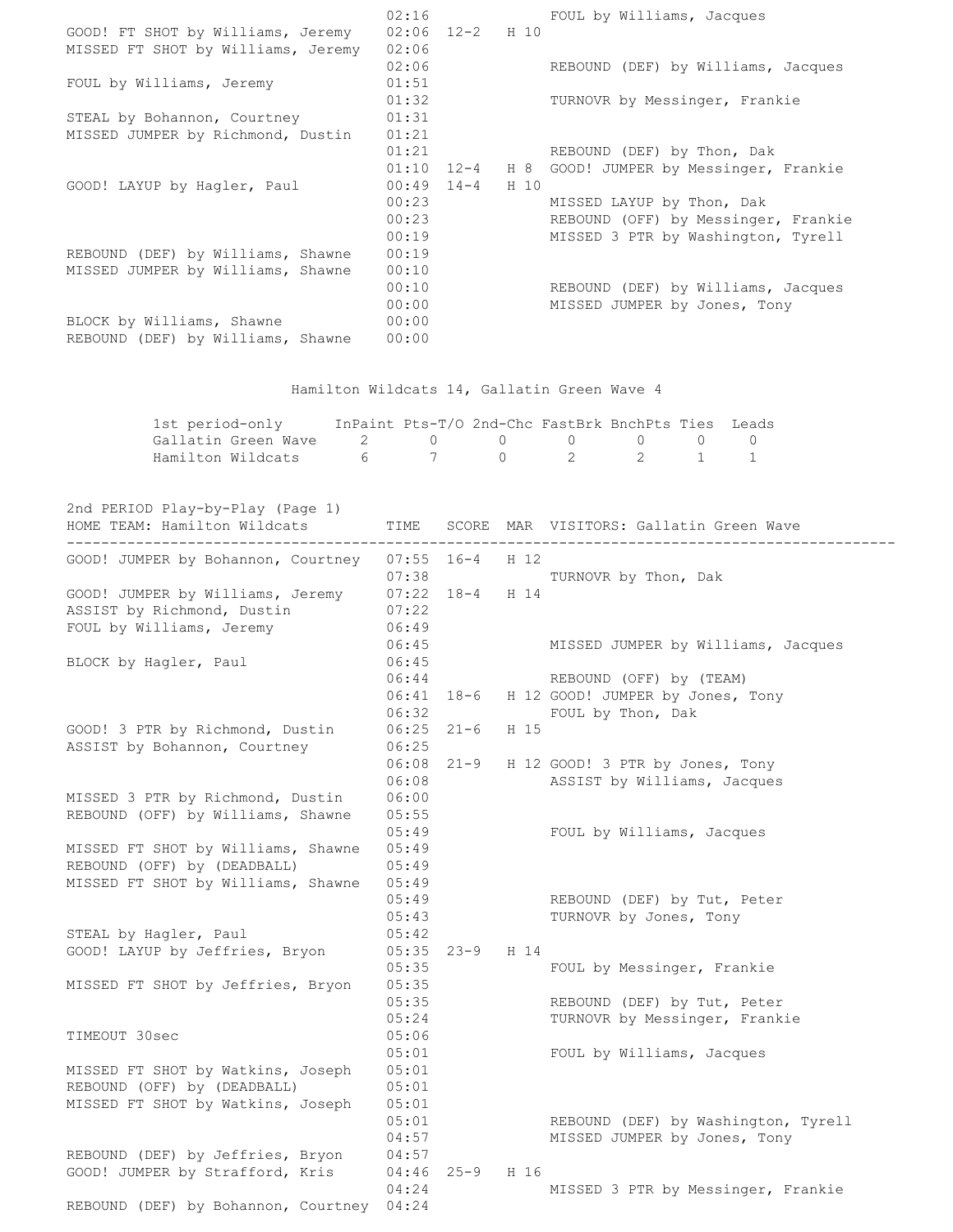| GOOD! LAYUP by Jeffries, Bryon     | 04:15 | $27 - 9$ | H 18 |                                     |
|------------------------------------|-------|----------|------|-------------------------------------|
| ASSIST by Richmond, Dustin         | 04:15 |          |      |                                     |
|                                    | 04:10 |          |      | TIMEOUT TEAM                        |
| FOUL by Jeffries, Bryon            | 03:49 |          |      |                                     |
|                                    | 03:49 |          |      | MISSED FT SHOT by Jones, Tony       |
|                                    | 03:49 |          |      | REBOUND (OFF) by (TEAM)             |
|                                    | 03:43 |          |      | FOUL by Washington, Tyrell          |
|                                    | 03:43 |          |      | TURNOVR by Washington, Tyrell       |
|                                    | 03:31 |          |      | FOUL by Tut, Peter                  |
| MISSED FT SHOT by Watkins, Joseph  | 03:31 |          |      |                                     |
| REBOUND (OFF) by (DEADBALL)        | 03:31 |          |      |                                     |
| GOOD! FT SHOT by Watkins, Joseph   | 03:31 | $28 - 9$ | H 19 |                                     |
|                                    | 03:12 |          |      | TURNOVR by Messinger, Frankie       |
|                                    | 02:55 |          |      | FOUL by Messinger, Frankie          |
| GOOD! FT SHOT by Strafford, Kris   | 02:55 | 29-9     | H 20 |                                     |
| GOOD! FT SHOT by Strafford, Kris   | 02:55 | $30 - 9$ | H 21 |                                     |
|                                    | 02:06 |          |      | MISSED JUMPER by Jones, Tony        |
| REBOUND (DEF) by Watkins, Joseph   | 02:06 |          |      |                                     |
| MISSED 3 PTR by Strafford, Kris    | 01:59 |          |      |                                     |
| REBOUND (OFF) by Jeffries, Bryon   | 01:59 |          |      |                                     |
| MISSED JUMPER by Jeffries, Bryon   | 01:54 |          |      |                                     |
| REBOUND (OFF) by Richmond, Dustin  | 01:54 |          |      |                                     |
|                                    | 01:53 |          |      | FOUL by Law, Lee                    |
| MISSED FT SHOT by Richmond, Dustin | 01:53 |          |      |                                     |
| REBOUND (OFF) by (DEADBALL)        | 01:53 |          |      |                                     |
| MISSED FT SHOT by Richmond, Dustin | 01:53 |          |      |                                     |
|                                    | 01:53 |          |      | REBOUND (DEF) by Williams, Jacques  |
| FOUL by Jones, Antonio             | 01:28 |          |      |                                     |
|                                    | 01:28 |          |      | MISSED FT SHOT by Williams, Jacques |
| REBOUND (DEF) by Watkins, Joseph   | 01:28 |          |      |                                     |
| MISSED LAYUP by Jeffries, Bryon    | 01:13 |          |      |                                     |
|                                    | 01:13 |          |      | REBOUND (DEF) by Tut, Peter         |
| FOUL by Jones, Antonio             | 00:47 |          |      |                                     |
|                                    | 00:47 |          |      | MISSED FT SHOT by Jones, Tony       |
| REBOUND (DEF) by Watkins, Joseph   | 00:47 |          |      |                                     |
|                                    | 00:47 |          |      | FOUL by Messinger, Frankie          |
| GOOD! FT SHOT by Watkins, Joseph   | 00:47 | $31 - 9$ | H 22 |                                     |
| MISSED FT SHOT by Watkins, Joseph  | 00:47 |          |      |                                     |
|                                    | 00:47 |          |      | REBOUND (DEF) by Troupe, Tyler      |
| FOUL by Richmond, Dustin           | 00:18 |          |      |                                     |
|                                    | 00:18 |          |      | MISSED FT SHOT by Tut, Peter        |
|                                    | 00:18 |          |      | REBOUND (OFF) by (DEADBALL)         |
|                                    | 00:18 |          |      | MISSED FT SHOT by Tut, Peter        |
| REBOUND (DEF) by Strafford, Kris   | 00:18 |          |      |                                     |
| TURNOVR by Richmond, Dustin        | 00:06 |          |      |                                     |
|                                    |       |          |      |                                     |

## Hamilton Wildcats 31, Gallatin Green Wave 9

| 2nd period-only                   | InPaint Pts-T/O 2nd-Chc FastBrk BnchPts Ties Leads |  |  |  |
|-----------------------------------|----------------------------------------------------|--|--|--|
|                                   |                                                    |  |  |  |
| Hamilton Wildcats 6 6 7 0 0 8 0 0 |                                                    |  |  |  |

3rd PERIOD Play-by-Play (Page 1)

| HOME TEAM: Hamilton Wildcats      | TIME         |      | SCORE MAR VISITORS: Gallatin Green Wave |
|-----------------------------------|--------------|------|-----------------------------------------|
| MISSED JUMPER by Williams, Shawne | 07:49        |      |                                         |
|                                   | 07:49        |      | REBOUND (DEF) by Jones, Tony            |
| FOUL by Bohannon, Courtney        | 07:47        |      |                                         |
|                                   | 07:22        |      | TURNOVR by Messinger, Frankie           |
| STEAL by Watkins, Joseph          | 07:22        |      |                                         |
|                                   | 07:22        |      | FOUL by Messinger, Frankie              |
| FOUL by Watkins, Joseph           | 07:08        |      |                                         |
| TURNOVR by Watkins, Joseph        | 07:08        |      |                                         |
|                                   | 06:50        |      | TURNOVR by Messinger, Frankie           |
| STEAL by Richmond, Dustin         | 06:48        |      |                                         |
| GOOD! JUMPER by Richmond, Dustin  | $06:46$ 33-9 | H 24 |                                         |
|                                   | 06:30        |      | TURNOVR by Messinger, Frankie           |
| STEAL by Richmond, Dustin         | 06:29        |      |                                         |
| MISSED DUNK by Watkins, Joseph    | 06:14        |      |                                         |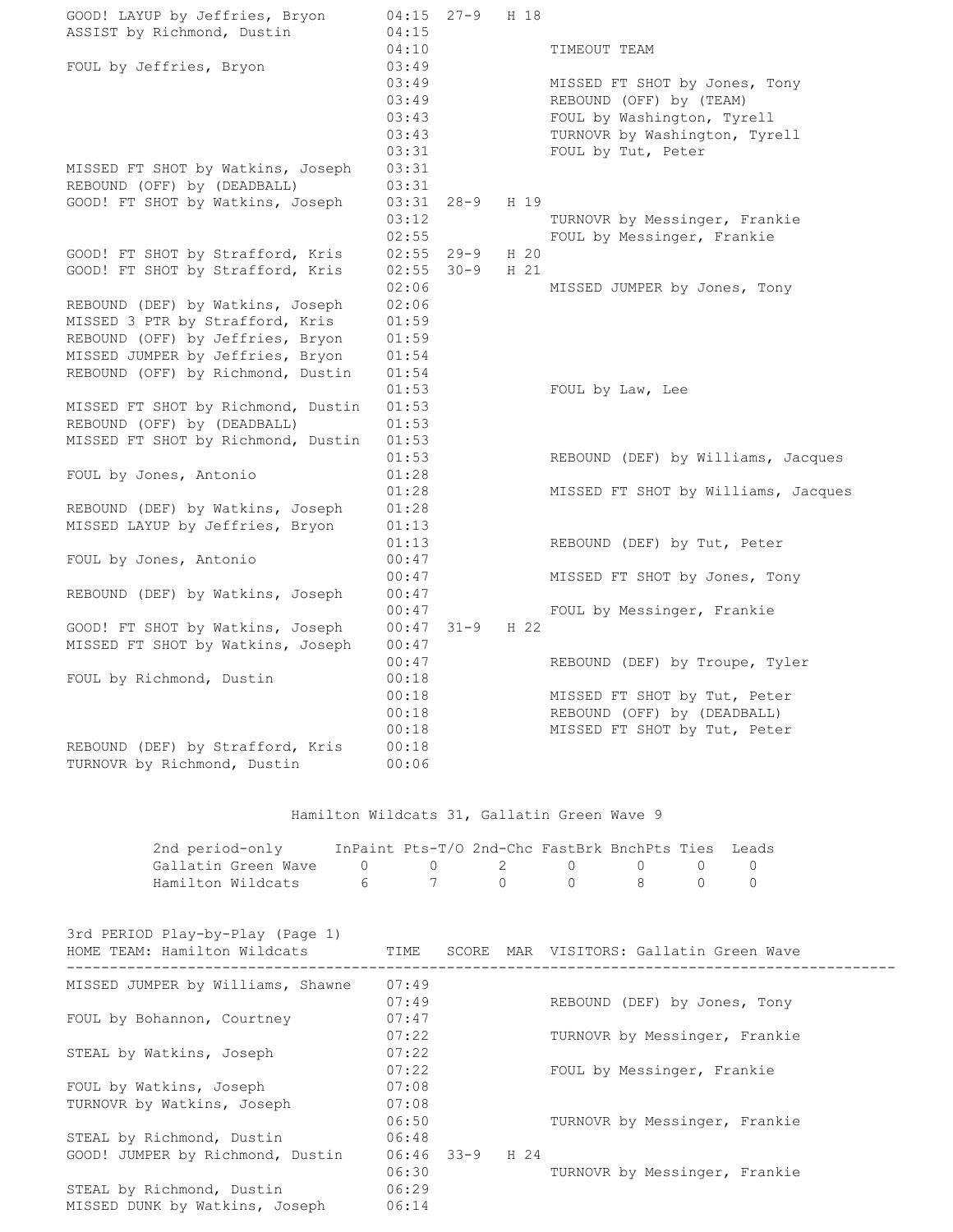06:14 REBOUND (DEF) by Jones, Tony 06:07 33-12 H 21 GOOD! 3 PTR by Messinger, Frankie MISSED JUMPER by Watkins, Joseph 05:54 REBOUND (OFF) by Williams, Shawne 05:54 MISSED JUMPER by Williams, Shawne 05:51 05:51 REBOUND (DEF) by Thon, Dak 05:42 33-14 H 19 GOOD! JUMPER by Messinger, Frankie 05:42 ASSIST by Thon, Dak TIMEOUT 30sec 05:34 GOOD! LAYUP by Williams, Shawne 05:20 35-14 H 21 FOUL by Williams, Shawne 04:59 FOUL by Williams, Shawne 04:44 04:44 35-15 H 20 GOOD! FT SHOT by Ellis, Carl 04:44 35-16 H 19 GOOD! FT SHOT by Ellis, Carl GOOD! DUNK by Bohannon, Courtney 04:32 37-16 H 21 ASSIST by Richmond, Dustin 04:32 04:19 TURNOVR by Messinger, Frankie STEAL by Bohannon, Courtney 04:18 TURNOVR by Watkins, Joseph 04:11 04:09 STEAL by Messinger, Frankie 04:06 37-18 H 19 GOOD! DUNK by Thon, Dak 04:06 **ASSIST** by Messinger, Frankie TURNOVR by Williams, Shawne 03:50 03:49 STEAL by Washington, Tyrell 03:45 MISSED LAYUP by Ellis, Carl BLOCK by Williams, Jeremy 03:45 03:43 REBOUND (OFF) by Messinger, Frankie 03:42 MISSED JUMPER by Messinger, Frankie  $03:42$  REBOUND (OFF) by Thon, Dak 03:30 MISSED DUNK by Thon, Dak REBOUND (DEF) by Watkins, Joseph 03:30 03:19 FOUL by Ellis, Carl GOOD! JUMPER by Williams, Jeremy 03:05 39-18 H 21 02:39 MISSED 3 PTR by Washington, Tyrell REBOUND (DEF) by Hagler, Paul 02:39 02:26 FOUL by Thon, Dak MISSED FT SHOT by Bohannon, Courtney 02:26 REBOUND (OFF) by (DEADBALL) 02:26 GOOD! FT SHOT by Bohannon, Courtney 02:26 40-18 H 22 02:17 MISSED JUMPER by Jones, Tony REBOUND (DEF) by Hagler, Paul 02:17 MISSED JUMPER by Williams, Jeremy 02:06 02:06 REBOUND (DEF) by Jones, Tony 01:57 40-20 H 20 GOOD! LAYUP by Jones, Tony MISSED JUMPER by Williams, Jeremy 01:33 REBOUND (OFF) by Bohannon, Courtney 01:33 MISSED TIP-IN by Bohannon, Courtney 01:26 REBOUND (OFF) by Hagler, Paul 01:26 01:26 FOUL by Thon, Dak MISSED FT SHOT by Hagler, Paul 01:26 REBOUND (OFF) by (DEADBALL) 01:26 MISSED FT SHOT by Hagler, Paul 01:26 01:26 REBOUND (DEF) by (TEAM) 01:14 MISSED 3 PTR by Ellis, Carl BLOCK by Williams, Jeremy 01:14 REBOUND (DEF) by Bohannon, Courtney 01:12 GOOD! 3 PTR by Bohannon, Courtney 01:00 43-20 H 23 ASSIST by Richmond, Dustin 01:00 ASSIST by Richmond, Dustin 01:00<br>FOUL by Richmond, Dustin 00:35 00:15 MISSED JUMPER by Williams, Jacques REBOUND (DEF) by Williams, Jeremy 00:15 TURNOVR by Williams, Shawne 00:04 00:02 STEAL by Washington, Tyrell 00:01 43-22 H 21 GOOD! JUMPER by Tut, Peter 00:01 ASSIST by Washington, Tyrell

Hamilton Wildcats 43, Gallatin Green Wave 22

| 3rd period-only                                                               | InPaint Pts-T/O 2nd-Chc FastBrk BnchPts Ties Leads |  |  |  |
|-------------------------------------------------------------------------------|----------------------------------------------------|--|--|--|
| Gallatin Green Wave $\begin{array}{cccccc} 4 & 4 & 0 & 2 & 4 & 0 \end{array}$ |                                                    |  |  |  |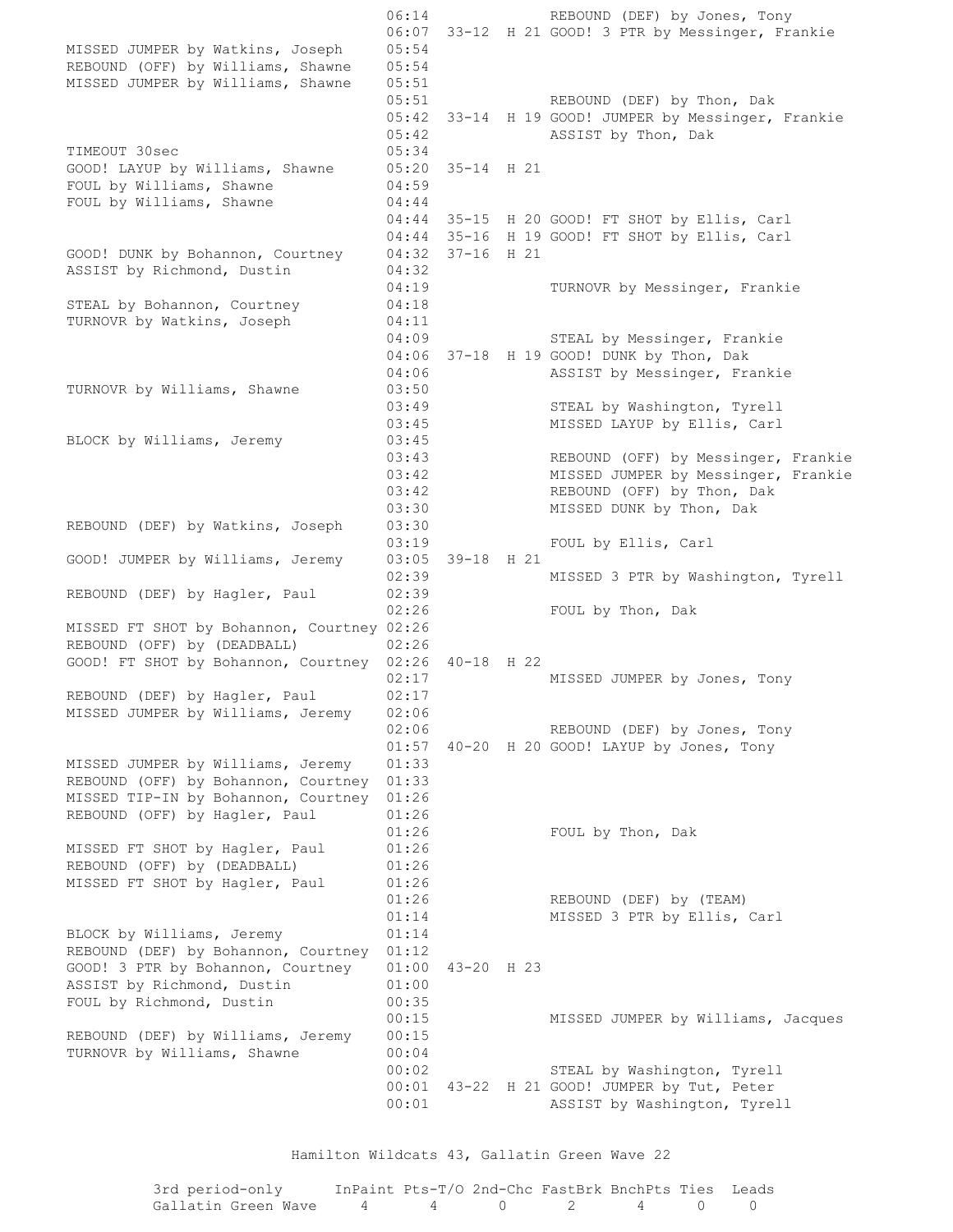| Hamilton Wildcats<br>4                                           | $\mathbf{2}^{\prime}$ |                    | $\circ$ | $\circ$<br>$\mathbf{0}$<br>$\mathbf{0}$<br>0                       |
|------------------------------------------------------------------|-----------------------|--------------------|---------|--------------------------------------------------------------------|
|                                                                  |                       |                    |         |                                                                    |
|                                                                  |                       |                    |         |                                                                    |
| 4th PERIOD Play-by-Play (Page 1)<br>HOME TEAM: Hamilton Wildcats | TIME                  | SCORE              | MAR     | VISITORS: Gallatin Green Wave                                      |
|                                                                  |                       |                    |         |                                                                    |
|                                                                  | 08:00                 |                    |         | MISSED JUMPER by Tut, Peter                                        |
|                                                                  | 08:00                 |                    |         | REBOUND (OFF) by Jones, Tony                                       |
|                                                                  | 07:58                 |                    |         | MISSED JUMPER by Jones, Tony                                       |
| REBOUND (DEF) by Bohannon, Courtney                              | 07:58                 |                    |         |                                                                    |
| MISSED 3 PTR by Richmond, Dustin                                 | 07:51                 |                    |         |                                                                    |
|                                                                  | 07:51                 |                    |         | REBOUND (DEF) by Jones, Tony                                       |
|                                                                  | 07:44<br>07:44        |                    |         | MISSED JUMPER by Jones, Tony<br>REBOUND (OFF) by Williams, Jacques |
|                                                                  | 07:41                 |                    |         | MISSED LAYUP by Williams, Jacques                                  |
| REBOUND (DEF) by Williams, Shawne                                | 07:41                 |                    |         |                                                                    |
| MISSED 3 PTR by Bohannon, Courtney                               | 07:31                 |                    |         |                                                                    |
| REBOUND (OFF) by Williams, Shawne                                | 07:31                 |                    |         |                                                                    |
| FOUL by Williams, Shawne                                         | 07:25                 |                    |         |                                                                    |
| TURNOVR by Williams, Shawne                                      | 07:20                 |                    |         |                                                                    |
|                                                                  | 06:49                 |                    |         | TURNOVR by Washington, Tyrell                                      |
| STEAL by Watkins, Joseph                                         | 06:49                 |                    |         |                                                                    |
| TURNOVR by Watkins, Joseph                                       | 06:49<br>06:40        |                    |         |                                                                    |
| REBOUND (DEF) by Williams, Jeremy                                | 06:40                 |                    |         | MISSED 3 PTR by Washington, Tyrell                                 |
| MISSED 3 PTR by Richmond, Dustin                                 | 06:32                 |                    |         |                                                                    |
| REBOUND (OFF) by Williams, Shawne                                | 06:32                 |                    |         |                                                                    |
| MISSED JUMPER by Watkins, Joseph                                 | 06:25                 |                    |         |                                                                    |
|                                                                  | 06:25                 |                    |         | REBOUND (DEF) by Tut, Peter                                        |
|                                                                  | 06:22                 |                    |         | TURNOVR by Tut, Peter                                              |
| STEAL by Richmond, Dustin                                        | 06:21                 |                    |         |                                                                    |
| GOOD! LAYUP by Bohannon, Courtney                                |                       | 06:07 45-22 H 23   |         |                                                                    |
|                                                                  | 05:25<br>05:20        |                    |         | TIMEOUT TEAM<br>TURNOVR by Ellis, Carl                             |
| STEAL by Bohannon, Courtney                                      | 05:19                 |                    |         |                                                                    |
| GOOD! LAYUP by Bohannon, Courtney                                |                       | $05:15$ 47-22 H 25 |         |                                                                    |
| ASSIST by Williams, Shawne                                       | 05:15                 |                    |         |                                                                    |
|                                                                  | 04:57                 |                    |         | TURNOVR by Washington, Tyrell                                      |
| STEAL by Richmond, Dustin                                        | 04:56                 |                    |         |                                                                    |
| GOOD! DUNK by Bohannon, Courtney                                 | 04:53                 | 49-22 H 27         |         |                                                                    |
| ASSIST by Williams, Shawne                                       | 04:53                 |                    |         |                                                                    |
| STEAL by Williams, Jeremy                                        | 04:36<br>04:35        |                    |         | TURNOVR by Ellis, Carl                                             |
| MISSED DUNK by Williams, Shawne                                  | 04:33                 |                    |         |                                                                    |
| REBOUND (OFF) by Bohannon, Courtney                              | 04:33                 |                    |         |                                                                    |
|                                                                  | 04:30                 |                    |         | FOUL by Washington, Tyrell                                         |
| MISSED FT SHOT by Bohannon, Courtney 04:30                       |                       |                    |         |                                                                    |
| REBOUND (OFF) by (DEADBALL)                                      | 04:30                 |                    |         |                                                                    |
| GOOD! FT SHOT by Bohannon, Courtney                              | 04:30                 | $50 - 22$ H 28     |         |                                                                    |
| MISSED JUMPER by Richmond, Dustin                                | 04:00<br>03:55        |                    |         | TURNOVR by Washington, Tyrell                                      |
|                                                                  | 03:55                 |                    |         | BLOCK by Williams, Jacques                                         |
| REBOUND (OFF) by Watkins, Joseph                                 | 03:52                 |                    |         |                                                                    |
| MISSED TIP-IN by Watkins, Joseph                                 | 03:50                 |                    |         |                                                                    |
| REBOUND (OFF) by Richmond, Dustin                                | 03:50                 |                    |         |                                                                    |
| MISSED 3 PTR by Williams, Shawne                                 | 03:47                 |                    |         |                                                                    |
| REBOUND (OFF) by Watkins, Joseph                                 | 03:47                 |                    |         |                                                                    |
|                                                                  | 03:47                 |                    |         | FOUL by Williams, Jacques                                          |
| GOOD! JUMPER by Jeffries, Bryon                                  | 03:31<br>03:07        | $52 - 22$ H 30     |         |                                                                    |
| REBOUND (DEF) by Jeffries, Bryon                                 | 03:07                 |                    |         | MISSED JUMPER by Jones, Tony                                       |
| GOOD! LAYUP by Jeffries, Bryon                                   | 02:59                 | 54-22 H 32         |         |                                                                    |
|                                                                  | 02:40                 |                    |         | MISSED 3 PTR by Messinger, Frankie                                 |
| REBOUND (DEF) by Williams, Shawne                                | 02:40                 |                    |         |                                                                    |
| MISSED JUMPER by Jones, Antonio                                  | 02:31                 |                    |         |                                                                    |
|                                                                  | 02:31                 |                    |         | REBOUND (DEF) by Messinger, Frankie                                |
|                                                                  | 02:19                 |                    |         | MISSED 3 PTR by Ellis, Carl                                        |
|                                                                  | 02:19                 |                    |         | REBOUND (OFF) by Messinger, Frankie                                |
| FOUL by Jones, Antonio                                           | 02:16<br>02:16        |                    |         | 54-23 H 31 GOOD! FT SHOT by Messinger, Frankie                     |
|                                                                  | 02:16                 |                    |         | 54-24 H 30 GOOD! FT SHOT by Messinger, Frankie                     |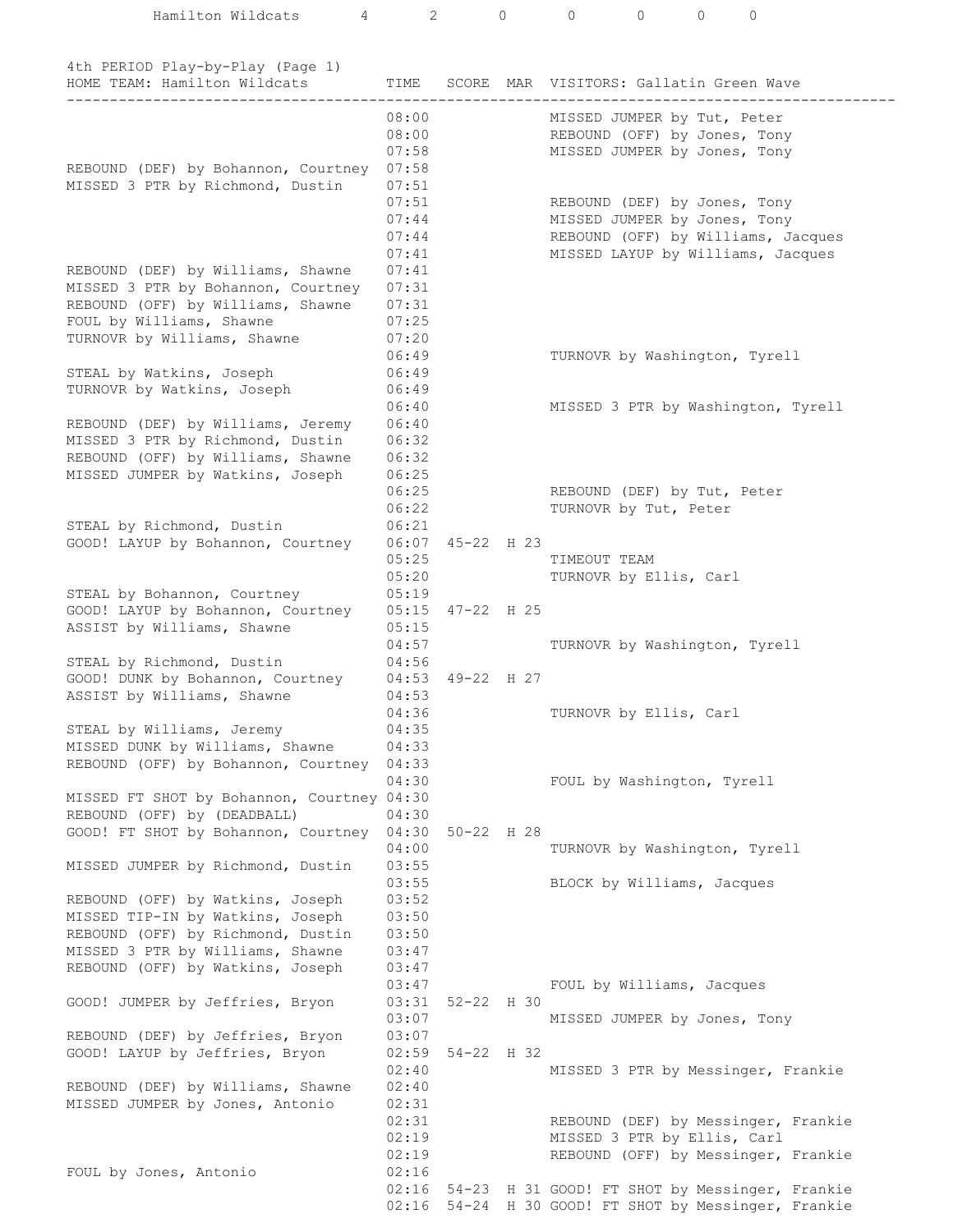| MISSED JUMPER by Fleming, Jimmy<br>REBOUND (OFF) by Boone, Donald | 01:55<br>01:55 |                    |                                                |
|-------------------------------------------------------------------|----------------|--------------------|------------------------------------------------|
| GOOD! TIP-IN by Boone, Donald                                     |                | $01:49$ 56-24 H 32 |                                                |
|                                                                   | 01:38          |                    | MISSED JUMPER by Troupe, Tyler                 |
|                                                                   | 01:38          |                    | REBOUND (OFF) by Law, Lee                      |
|                                                                   | 01:30          |                    | MISSED JUMPER by Hively, Brandon               |
|                                                                   | 01:30          |                    | REBOUND (OFF) by Troupe, Tyler                 |
|                                                                   |                |                    | 01:25 56-26 H 30 GOOD! JUMPER by Troupe, Tyler |
|                                                                   | 01:18          |                    | FOUL by Wiggins, Deon                          |
|                                                                   |                |                    |                                                |
| GOOD! FT SHOT by Strafford, Kris                                  |                | $01:18$ 57-26 H 31 |                                                |
| MISSED FT SHOT by Strafford, Kris                                 | 01:18          |                    |                                                |
| REBOUND (OFF) by (DEADBALL)                                       | 01:18          |                    |                                                |
| GOOD! FT SHOT by Strafford, Kris                                  |                | $01:18$ 58-26 H 32 |                                                |
| FOUL by Jones, Harlan                                             | 01:18          |                    |                                                |
|                                                                   | 01:18          |                    | MISSED FT SHOT by Law, Lee                     |
| REBOUND (DEF) by Boone, Donald                                    | 01:18          |                    |                                                |
| GOOD! JUMPER by Jones, Harlan                                     |                | 01:09 60-26 H 34   |                                                |
|                                                                   | 01:01          |                    | MISSED LAYUP by Wiggins, Deon                  |
|                                                                   | 01:01          |                    | REBOUND (OFF) by Law, Lee                      |
|                                                                   | 00:50          |                    | MISSED 3 PTR by Troupe, Tyler                  |
| REBOUND (DEF) by Boone, Donald                                    | 00:50          |                    |                                                |
|                                                                   | 00:47          |                    | FOUL by Malone, Kyron                          |
| MISSED FT SHOT by Strafford, Kris                                 | 00:47          |                    |                                                |
|                                                                   | 00:47          |                    | REBOUND (DEF) by Troupe, Tyler                 |
|                                                                   | 00:40          |                    | MISSED JUMPER by Foreman, Karl                 |
| REBOUND (DEF) by (TEAM)                                           | 00:40          |                    |                                                |
| MISSED 3 PTR by Freeman, Marcus                                   | 00:22          |                    |                                                |
|                                                                   | 00:22          |                    | REBOUND (DEF) by Malone, Kyron                 |
|                                                                   | 00:03          |                    | MISSED JUMPER by Malone, Kyron                 |
|                                                                   | 00:03          |                    | REBOUND (OFF) by Malone, Kyron                 |
|                                                                   | 00:01          |                    | MISSED JUMPER by Malone, Kyron                 |
| BLOCK by Abernathy, Brian                                         | 00:01          |                    |                                                |
|                                                                   | 00:00          |                    | REBOUND (OFF) by Franklin, Ben                 |
|                                                                   | 00:00          |                    | MISSED JUMPER by Franklin, Ben                 |
|                                                                   | 00:00          |                    | REBOUND (OFF) by Franklin, Ben                 |

Hamilton Wildcats 60, Gallatin Green Wave 26

| 4th period-only                                                                   | InPaint Pts-T/O 2nd-Chc FastBrk BnchPts Ties Leads |                 |  |  |  |
|-----------------------------------------------------------------------------------|----------------------------------------------------|-----------------|--|--|--|
| Gallatin Green Wave $\begin{array}{cccccc} 2 & 0 & 4 & 0 & 2 & 0 & 0 \end{array}$ |                                                    |                 |  |  |  |
| Hamilton Wildcats                                                                 |                                                    | 12 9 5 0 10 0 0 |  |  |  |